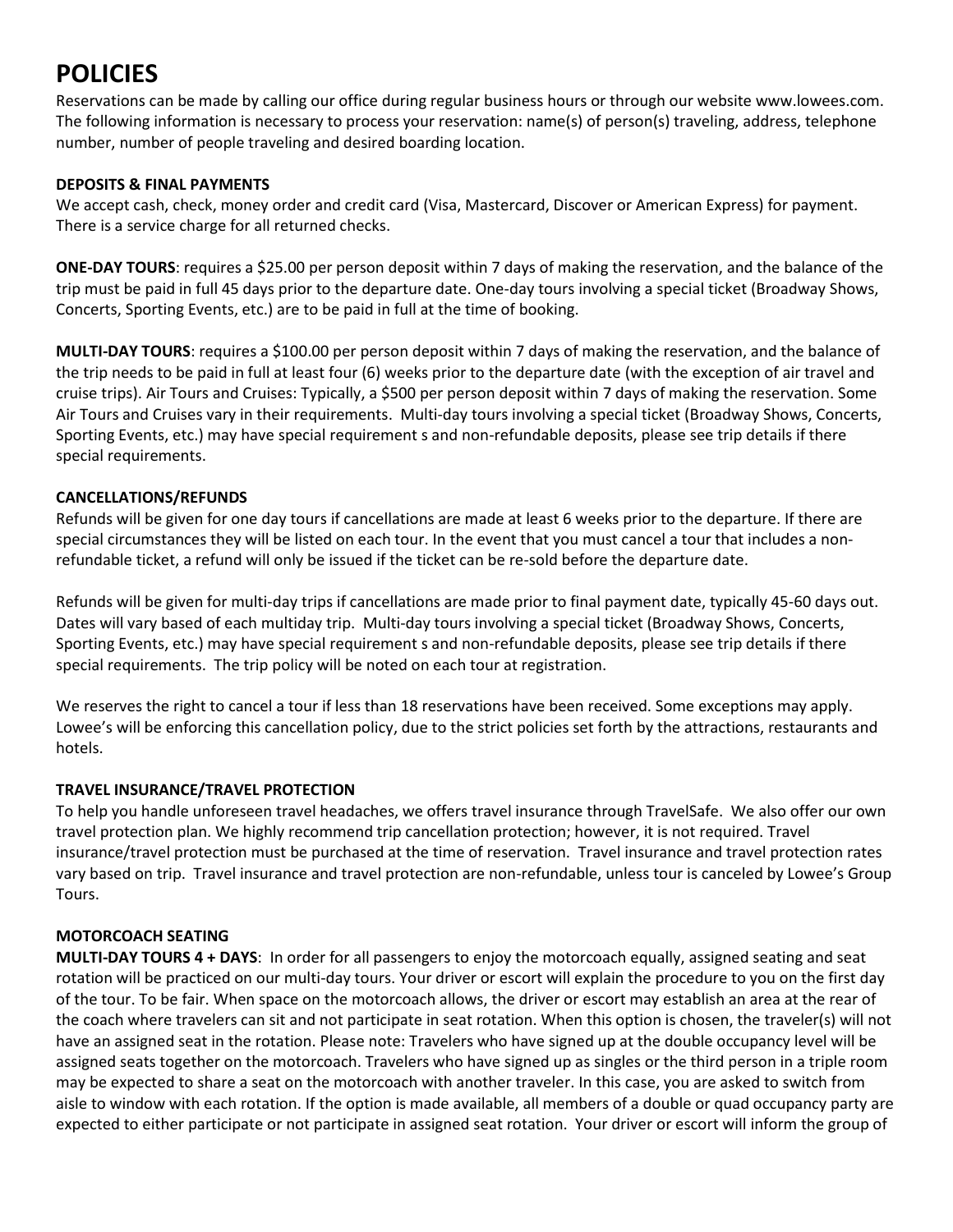the daily coach disembarkation sequence. All tour passengers are expected to cooperate with and participate in the sequence.

**ONE-DAY AND MULTI-DAY TOURS 2-3 DAYS**: Seats are assigned based on the time of reservation. Each passenger is expected to utilize his/her assigned seat for the duration of the trip.

## **BAGGAGE**

Each tour guest is permitted to bring one piece of luggage for storage in the luggage bay of the coach. Additional bags will be accepted on day of departure only based on space availability and will not be included in hotel baggage handling (the tour guest is responsible for getting the extra luggage to/from their room). In consideration of our Drivers, every effort should be made to keep luggage weight to a maximum of 40 pounds. Under no circumstances should luggage exceed 50 pounds. If luggage exceeds 50 pounds, the guest will be responsible for handling their heavy luggage throughout the trip. A small bag or purse, if carried onto the bus by the tour guest and stored in the overhead compartment on the coach, is permissible. Please do not leave valuables, important documents, or medications onboard, as Lowee's Group Tours, LLC is not responsible for items left behind. Although every effort is made to handle our guests' luggage carefully, we cannot be responsible, assume liability or accept claims for loss or damage to luggage and personal effects. It is important for you to have adequate insurance to cover these eventualities.

Trips with airfare do not apply. For information on luggage restrictions please check with the airline.

## **BAGGAGE RESPONSIBILITY**

Although every effort is made to handle passenger luggage as carefully as possible, we cannot be responsible, assume liability or accept claims for loss or damage to luggage due to breakage, theft, or fair wear and tear through hotel and group carrier handling.

#### **SMOKING & ALCOHOL**

Smoking is prohibited while aboard the motorcoach on all Tours. Frequent rest stops are made for those wishing to smoke. Drinking of alcohol is prohibited while aboard the motorcoach. Passengers who do not abide by this rule, or who appear to be intoxicated while on the motorcoach, will be asked to leave the tour. Any passenger asked to leave the tour is responsible to make his/her own return travel arrangements and are personally responsible for all costs incurred. The cost of the tour will not be refunded.

#### **SCHEDULE CHANGES ON TOURS**

Itinerary changes may occur that are beyond the control of Lowee's Group Tours. Reasons may include, but are not limited to: failure on the part of outside agencies to deliver accommodations, admission tickets, and/or unusual circumstances. Itineraries may be changed to benefit the quality of the tour at the discretion of Lowee's Group Tours. Passengers will only be notified if there is an extreme change in the itinerary.

#### **GRATUITIES**

The cost of your tour package includes all gratuities for baggage handling at hotel, meals included in the tour, and all related taxes, unless otherwise specified. Gratuities to individuals noted below are not included in the price of your tour. If you wish, such appreciation may be extended on an individual basis. Customary recognized guidelines are as follows:

- Motorcoach Driver \$3-\$5 per passenger, per day
- Tour Director \$3-\$5 per passenger, per day
- Step-on (local) Guide \$1.00 per passenger for a half-day sightseeing tour, \$2 for a full-day sightseeing tour
- Maid Service at Hotel \$2.00 per room, per overnight

Typically the escort will pass an envelope for the driver. Escort gratuities should be handed to the escort directly.

**PROOF OF CITIZENSHIP**: A current passport with at least six months validity from departure date will be required. Travelers will be responsible to secure their own passport. Lowee's Group Tours is not responsible for anyone who does not have the proper documents or forgets their documents.

#### **C0NVENIENT DEPARTURE POINTS**